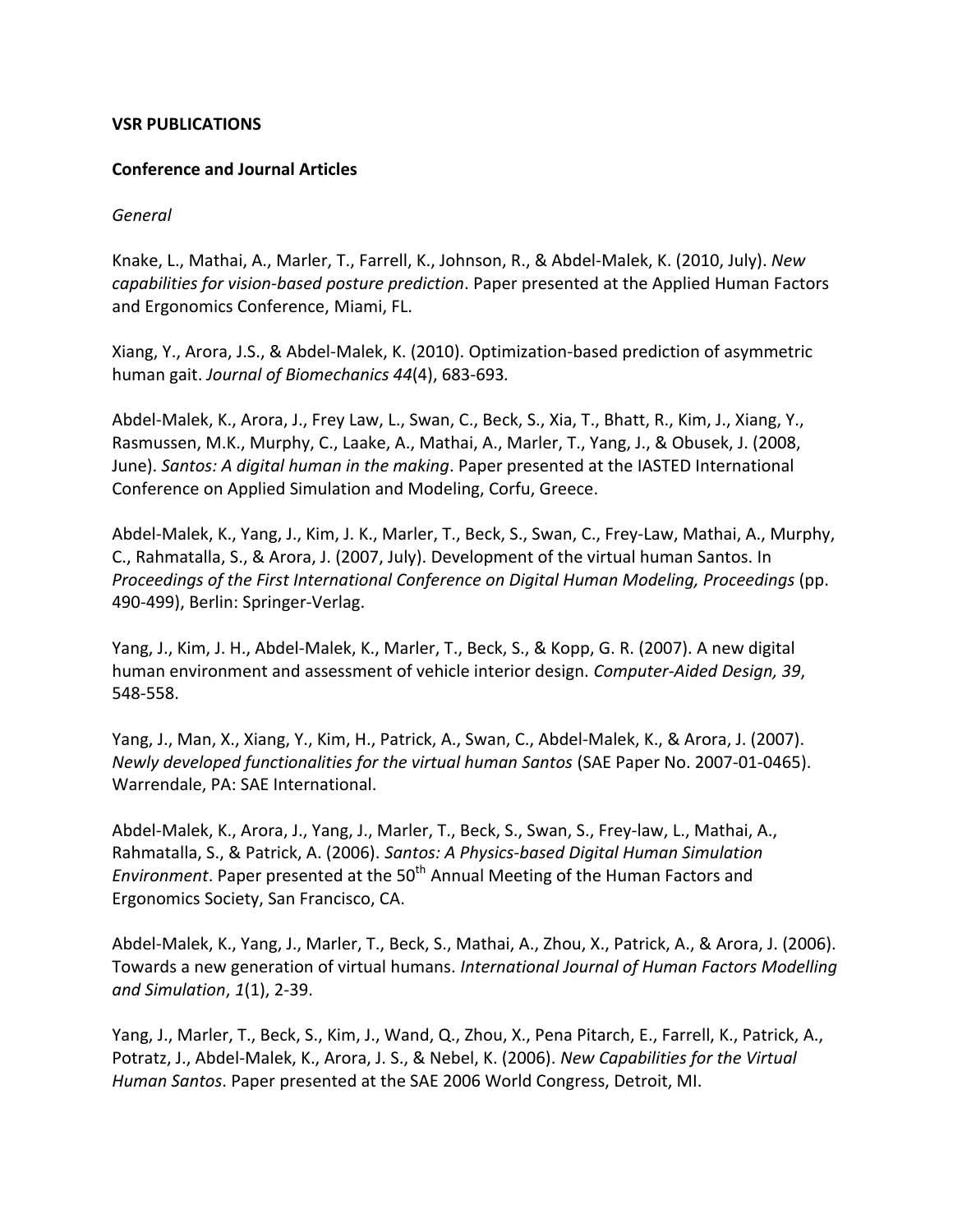Yang, J., Marler, R.T., Kim, H. J., Farrell, K., Mathai, A., Beck, S., Abdel-Malek, K., Arora, J., & Nebel, K. (2005, April). *Santos: A new generation of virtual humans*. Paper presented at the SAE 2005 World Congress, Detroit, MI.

Abdel-Malek, K., Yang, J., Kim, J., Marler, T., Beck, S., & Nebel, K. (2004, November). *Santos: A virtual human environment for human factors assessment*. Paper presented at the 24th Army Science Conference: Transformational Science and Technology for the Current and Future Force, Orlando, FL.

Farrell, K., Yang, J., & Abdel-Malek, K. (2004, August). *Santos: A new interactive virtual human*. Paper presented at SIGGRAPH 2004 Real-Time 3DX: Demo or Die, Los Angeles, CA.

### *Posture Prediction*

Johnson, R., Fruehan, C., Schikore, M., Marler, T., & Abdel-Malek, K. (2010, July). New developments with collision avoidance for posture prediction. Paper presented at the 3<sup>rd</sup> *International Conference on Applied Human Factors and Ergonomics, Miami, FL.* 

Knake, L., Mathai, A., Marler, T., Farrell, K., Johnson, R., & Abdel-Malek, K. (2010, July). New *capabilities for vision-based posture prediction.* Paper presented at the 3<sup>rd</sup> International *Conference on Applied Human Factors and Ergonomics, Miami, FL.* 

Marler, T., Knake, L., & Johnson, R. (2010, July). *Optimization-based posture prediction for analysis of box-lifting tasks.* Paper presented at the 3<sup>rd</sup> International Conference on Digital *Human Modeling*, Orlando, FL.

Yang, J., Marler, T., & Rahmatalla, S. (2011). Multi-objective optimization method for kinematic posture prediction: development and validation. *Robotica 29*, 245-253.

Johnson, R., Smith, B. L., Penmatsa, R., Marler, T., & Abdel-Malek, K. (2009, June). *Real-time obstacle avoidance for posture prediction.* Paper presented at the *SAE Digital Human Modeling Conference*, Goteborg, Sweden.

Liu, Q., Marler, T., Yang, J., Kim, J., & Harrison, C. (2009). Posture prediction with external loads – a pilot study. *SAE International Journal of Passenger Cars – Mechanical Systems*, 2(1), 1014- 1023.

Rochambeau, B., Marler, T., & Abdel-Malek, K. (2008, June). *Multiple user-defined end-effectors* with shared memory communication for posture prediction. Paper presented at the SAE Digital Human Modeling Conference, Pittsburgh, PA.

Smith, B., Marler, T., & Abdel-Malek, K. (2008, June). *Studying visibility as an objective for* posture prediction. Paper presented at the SAE Digital Human Modeling Conference, Pittsburgh, PA.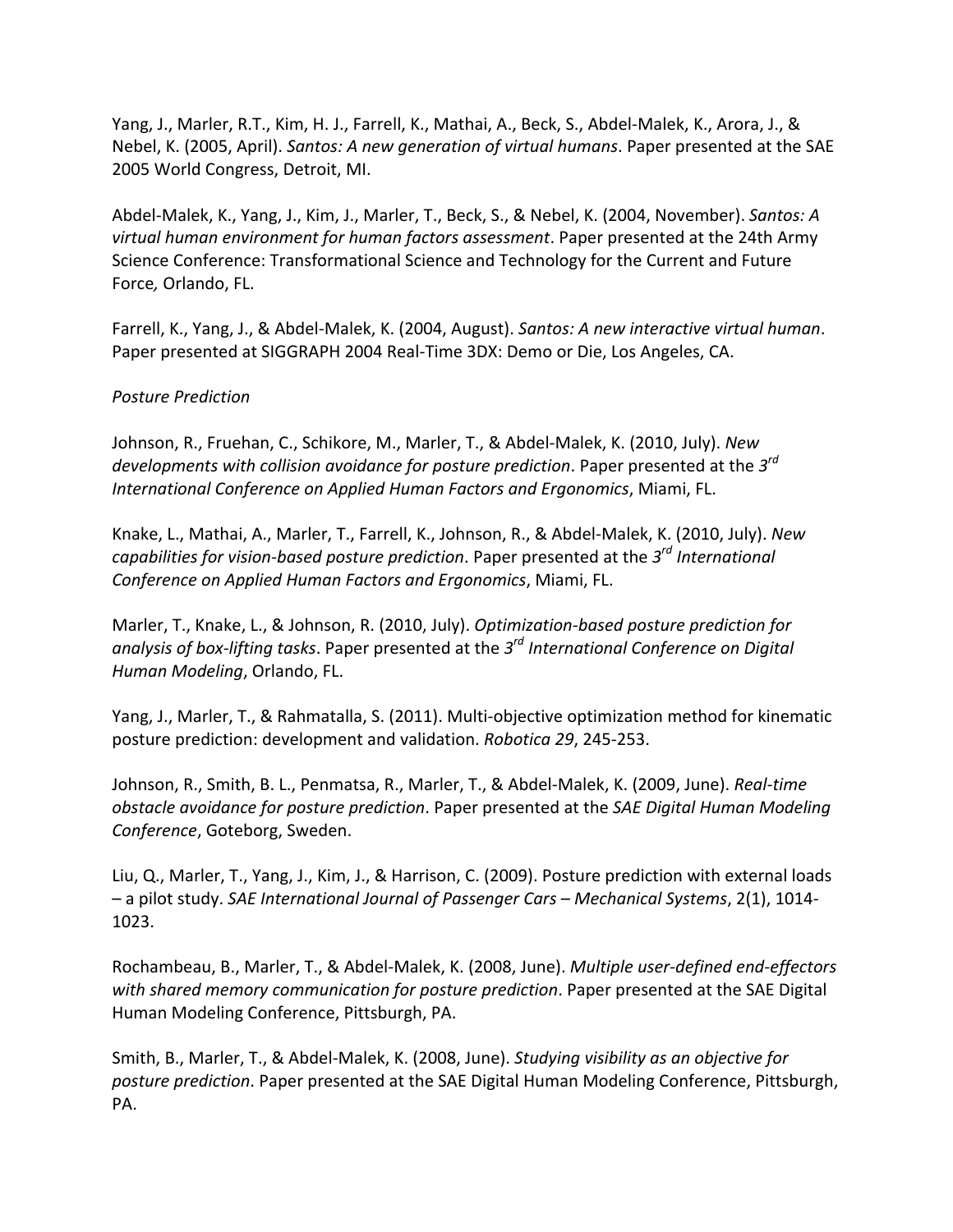Yang, J., Verma, U., Penmatsa, R., Marler, T., Beck, S., Rahmatalla, S., Abdel-Malek, K., & Harrison, C. (2008, April). *Development of a zone differentiation tool for visualization of postural comfort*. Paper presented at the SAE 2008 World Congress, Detroit, MI.

Yang, J., Rahmatalla, S., Marler, T., Abdel-Malek, K., & Harrison, C. (2007, July). *Validation of predicted posture for the virtual human Santos.* Paper presented at the 12th International *Conference on Human-Computer Interaction*, Beijing, China.

Marler, T., Yang, J., Rahmatalla, S., Abdel-Malek, K., & Harrison, C. (2007, June). *Validation methodology development for predicted posture*. Paper presented at the SAE Digital Human Modeling Conference, Seattle, WA.

Marler, R. T., Farrell, K., Kim, J., Rahmatalla, S., & Abdel-Malek, K. (2006). *Vision performance measures for optimization-based posture prediction*. Paper presented at the SAE Human Modeling for Design and Engineering Conference, Lyon, France.

Yang, J., Marler, T., Beck, S., Abdel-Malek, K., & Kim, H. -J. (2006). Real-time optimal-reach posture prediction in a new interactive virtual environment. *Journal of Computer Science and Technology*, *21*(2), 189-198.

Yang, J., Pena-Pitarch, E., Kim, J., & Abdel-Malek, K. (2006) Posture prediction and force/torque analysis for human hand (SAE Paper No. 2006-01-2326). In *Proceedings of the SAE 2006 Digital Human Modeling for Design and Engineering Conference*.

Yang, J., Sinokrot, T., Abdel-Malek, K., & Nebel, K. (2006). Optimization-based workspace zone differentiation and visualization for Santos (SAE Paper No. 2006-01-0696). In *Proceedings of the* SAE 2006 Digital Human Modeling for Design and Engineering Conference.

Marler, R. T., Yang, J., Arora, J. S., & Abdel-Malek, K. (2005, August). *Study of bi-criterion upper body posture prediction using pareto optimal sets.* Paper presented at the IASTED International Conference on Modeling, Simulation, and Optimization, Oranjestad, Aruba.

Marler, R. T., Rahmatalla, S., Shanahan, M., & Abdel-Malek, K. (2005, June). *A new discomfort function for optimization-based posture prediction*. Paper presented at the SAE Human Modeling for Design and Engineering Conference, Iowa City, IA.

Farrell, K., Marler, R. T., & Abdel-Malek, K. (2005, June). *Modeling dual-arm coordination for posture: an optimization-based approach.* Paper presented at the SAE Human Modeling for Design and Engineering Conference, Iowa City, IA.

Yang, J., Abdel-Malek, K., & Nebel, K. (2005). Reach envelope of a 9 degree of freedom model of the upper extremity. *International Journal of Robotics and Automation 20*(4).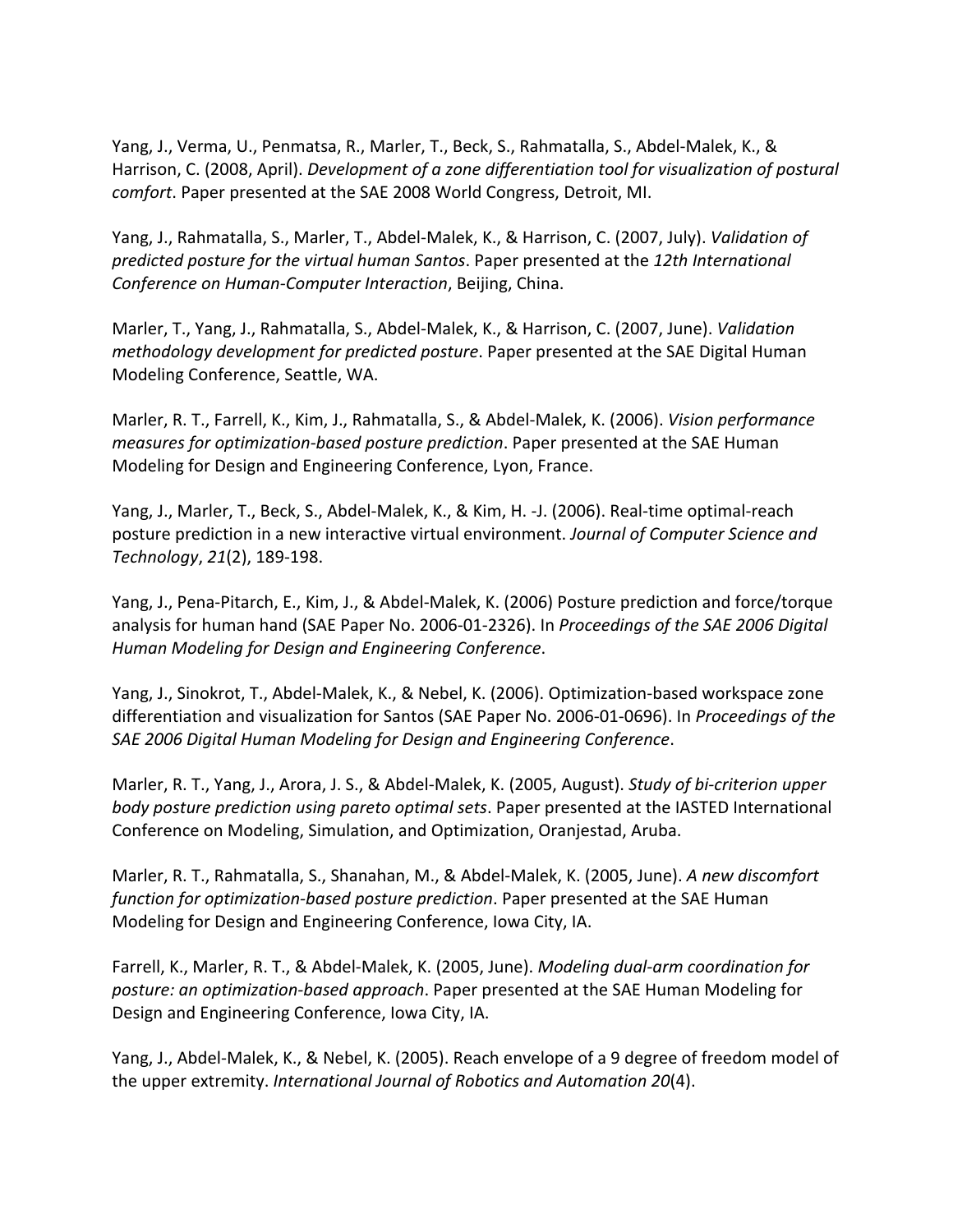Yang, J., Marler, R. T., Kim, H., Arora, J. S., & Abdel-Malek, K. (2004, August). *Multi-objective optimization for upper body posture prediction*. Paper presented at the 10th AIAA/ISSMO Multidisciplinary Analysis and Optimization Conference, Albany, NY.

Farrell, K., & Marler, R. T. (2004). *Optimization-based kinematic models for human posture*. Virtual Soldier Research Program Technical Report No. VSR-04.11. Iowa City, IA: The University of Iowa.

Marler, R.T., & Yang, J. (2004). *Study of a bi-criterion posture prediction problem using pareto optimal sets*. Virtual Soldier Research Program Technical Report No. VSR-04.07, Iowa City, IA: The University of Iowa.

Abdel-Malek, K., Yu, W., Jaber, M., & Duncan, J. (2002). Realistic posture prediction for maximum dexterity. *SAE Transactions Journal of Passenger Cars-Mechanical Systems 110(6)*, 2241-2249.

Abdel-Malek, K., Wei, Y., Mi, Z., Tanbour, E., & Jaber, M. (2001). Posture prediction versus inverse kinematics. In *Proceedings of the 2001 ASME Design Engineering Technical Conferences and Computers and Information in Engineering Conference* (pp. 37-45). Pittsburgh, PA.

## *Modeling Muscle Force, Strength Fatigue*

Avin, K., Naughton, M.R., Ford, B.W., Moore, H.E., Monitto-Webber, M.N., Stark, A.M., Gentile, A.J., & Frey Law, L.A. (2010). Sex differences in fatigue resistance are muscle group dependent. *Med & Sci Sports & Exerc 42(10), 1943-1950.* 

Frey Law, L.A., & Avin, K. (2010). Endurance time is joint-specific: a modeling and meta-analysis investigation. *Ergonomics 53*(1), 109-129. 

Frey Law, L.A., Krishnan, C., & Avin, K.G. (2010). Modeling nonlinear errors in surface electromyography due to baseline noise: A new methodology. *J Biomechanics 44*(1), 202-205.

Frey Law, L.A., Lee, J.E., McMullen, T., & Xia, T. (2010). Relationships between maximum holding time and ratings of pain and exertion differ for static and dynamic tasks. *Applied Ergonomics 42*(1), 9-15.

Avin, K., & Frey Law, L.A. (2009, August). *Endurance time is joint-specific: a modeling and meta*analysis investigation. Paper presented at the American Society for Biomechanics Annual Scientific Meeting, Penn State University, PA.

Avin, K., Gentile, A.J., Ford, B., Moore, H., Monitto-Webber, M., Naughton, M., Norland, G., Stark, A., & Frey Law, L.A. (2009, August). Sex differences in fatigue at the elbow and ankle. Paper presented at the APTA Section on Research Retreat, CA.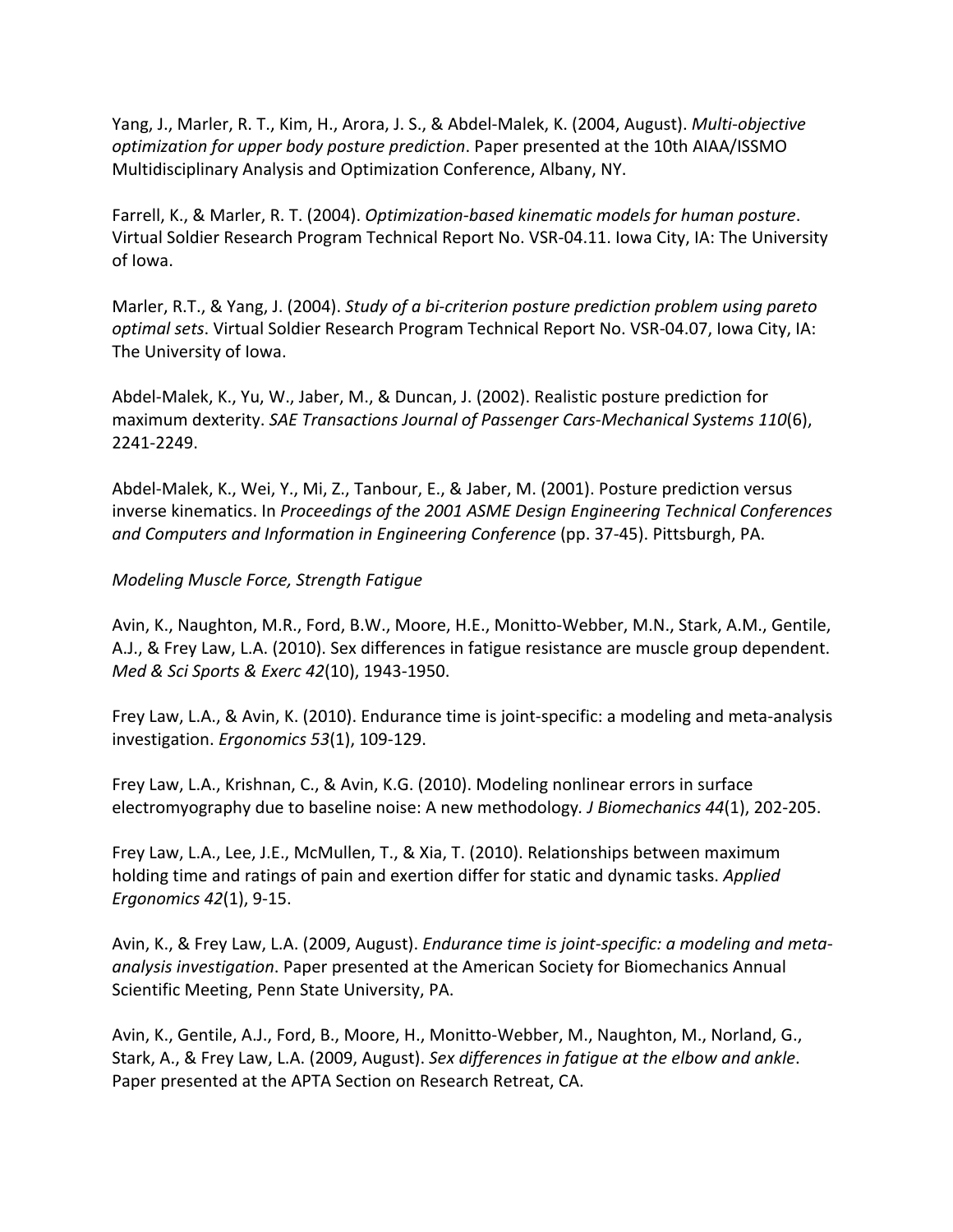Pierce, G., & Frey-Law L. (2008, October). *Isokinetic 3D shoulder strength assessment: internal* external rotation strength surfaces. Paper presented at the Biomedical Engineering Society Conference, St. Louis, MO.

Pierce, G., & Frey Law, L.A. (2008, August). 3-D strength surfaces for shoulder internal and *external rotation*. Paper presented at the North American Congress on Biomechanics (NACOB), Ann Arbor, MI.

Xia, T. & Frey Law, L.A. (2008, August). *Modeling muscle fatigue for multiple joints*. Paper presented at the North American Congress on Biomechanics (NACOB), Ann Arbor, MI.

Frey Law, L.A., Lee, J., McMullen, T., Baier, T., Goodall, K., McEchron, C., Schlichte, A., Steege, C., Breuer, S., Craine, M., Gustafson, E., Mueller, K., & Root, S. (2008, February). *Perceived pain and exertion during fatigue are distinct*. Paper presented at the APTA Combined Sections Meeting, Nashville, TN.

Xia, T. & Frey Law, L.A. (2008, January). *Multiscale approach to muscle fatigue modeling*. Paper presented at the Pacific Symposium on Biocomputation, Big Island, HI.

Xia, T., & Frey Law, L.A. (2008). A theoretical approach for modeling peripheral muscle fatigue and recovery. Journal of Biomechanics 41(14), 3046-3052.

Frey Law, L.A., Laake, A., & Delmonaco, C. (2007, August). Contributions of passive-tension vs. *inertial effects on gravity correction for strength training*. Paper presented at the American Society for Biomechanics, Palo Alto, CA.

Laake, A., & Frey Law, L.A. (2007, August). *Modeling 3D knee torque surfaces for males and females*. Paper presented at the American Society for Biomechanics, Palo Alto, CA.

Hunstad, T., Lee, J., & Frey Law, L. (2007, February). *Perceived exertion versus muscle activation strategy during isometric elbow flexion fatigue*. Paper presented at the APTA Combined Sections Meeting, Boston, MA.

Yang, Q., Han, R.P.S., & Frey Law, L.A. (2006, July). Simulating motor units for fatigue in arm *muscles in digital humans*. Paper presented at the 2006 Digital Human Modeling for Design and Engineering Conference, SAE, Lyon, France.

Bhatti, M., Vignes, R., & Han, R. (2005). *Muscle forces and fatigue in a digital human environment* (SAE Paper No. 05DHM-73). Warrendale, PA: SAE International.

Zhou, X., & Lu, J. (2005). *Biomechanical analysis of skeletal muscle in an interactive digital human system* (SAE Paper No. 05DHM-49). Warrendale, PA: SAE International.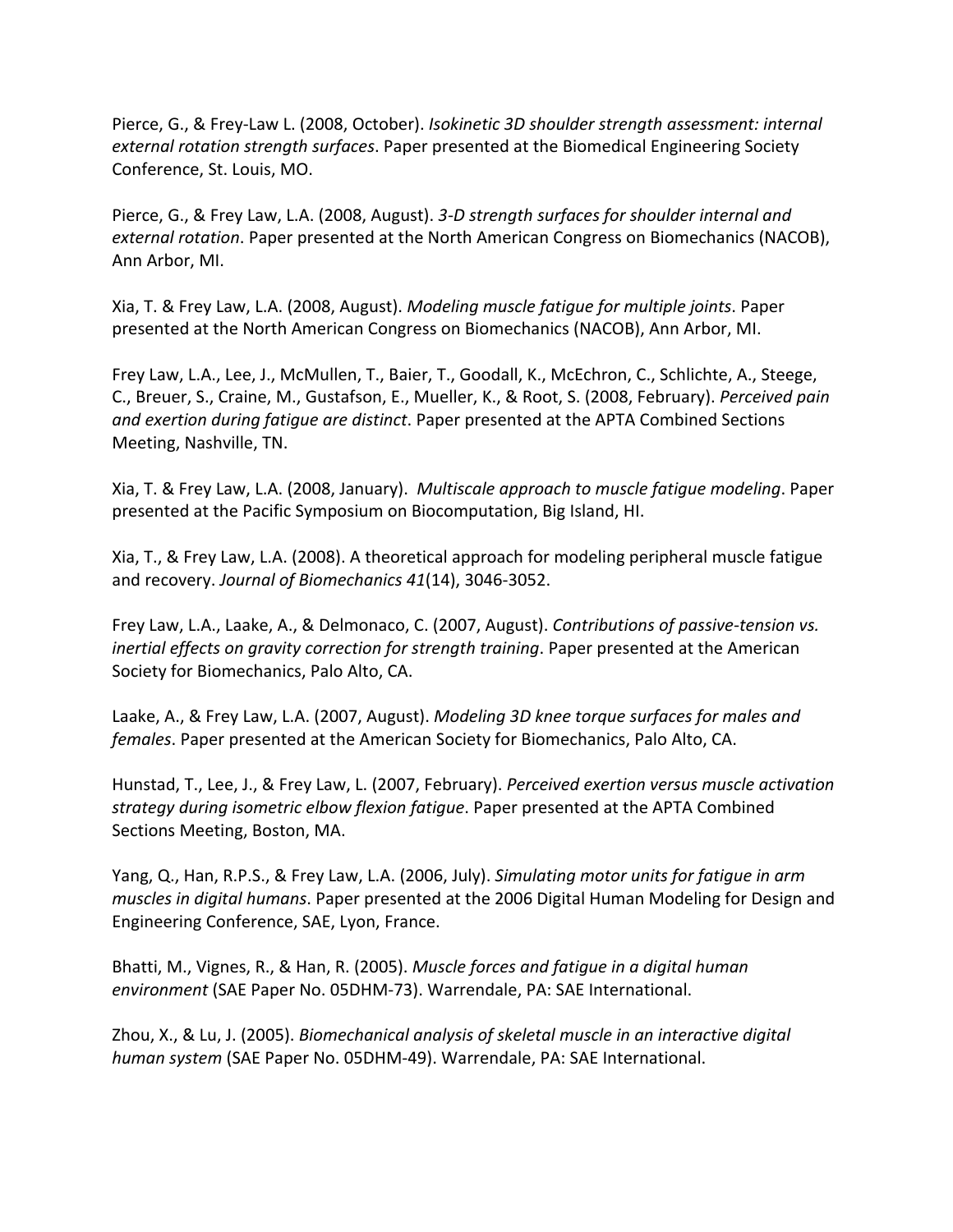Zhou, X., & Lu, J. (2005). NURBS-based Galerkin method and application to skeletal muscle modeling. In *Proceedings of the 2005 ACM Symposium on Solid and Physical Modeling* (pages 71-78).

Bhatti, M., Vignes, R., Han, R., & Horn, N. (2004, December). *Incorporating muscle fatique in a* virtual soldier environment. Abstract no. 1546 presented at the International Soldier Systems Conference, Boston, MA.

## *Motion Prediction*

Xiang, Y., Arora, J.S., Rahmatalla, S., Bhatt, R., Marler, T., & Abdel-Malek, K. (2009) Human lifting simulation using multi-objective optimization approach. *Multibody Systems Dynamics 23*(4), 431-451.

Kim, J., Xiang, Y., Bhatt, R., Yang, J., Chung, H.J., Patrick, A., Mathai, A., Arora, J. Abdel-Malek, K., & Obusek, J. (2008). *General biped motion and balance of a human model* (SAE Paper No. 2008-01-1932). Warrendale, PA: SAE International.

Kim, J., Abdel-Malek, K., Yang, J., & Nebel, K. (2006, April). *Motion prediction and inverse dynamics for human upper extremities*. Paper presented at the 2006 SAE DHM Conference, Detroit, MI.

Kim, J., Abdel-Malek, K., Yang, J., & Nebel, K. (2004, December). *Dynamic motion prediction and energy level determination for a virtual soldier's upper body.* Paper presented at the International Soldier Systems Conference, Boston, MA.

Abdel-Malek, K., Yang, J., Mi, Z., Patel, V.C., & Nebel, K. (2004, June). *Human upper body motion prediction*. Paper presented at Conference on Applied Simulation and Modeling (ASM) 2004*,* Rhodes, Greece.

### *Alternative Formulations*

Wang, Q., Xiang, Y., Arora, J., & Abdel-Malek, K. (2007, April). *Alternative formulations for optimization-based human gait planning* (Paper No. AIAA 2007-1909). Paper presented at the 48<sup>th</sup> AIAA/ASME/ASCE/AHS/ASC Structures, Structural Dynamics, and Materials Conference, Honolulu, HI.

Wang, Q., & Arora, J. (2006, May). An evaluation of some alternative formulations for transient *dynamic response optimization* (Paper No. AIAA 2006-2052). Paper presented at the 47<sup>th</sup> AIAA/ASME/AHS/ASC Structures, Structural Dynamics, and Materials Conference, Newport, RI.

Wang, Q., Xiang, Y., Kim, H., Arora, J., & Abdel-Malek, K. (2005). *Alternative formulations for optimization-based digital human motion prediction* (SAE Paper No. 05DHM-61). Warrendale, PA: SAE International.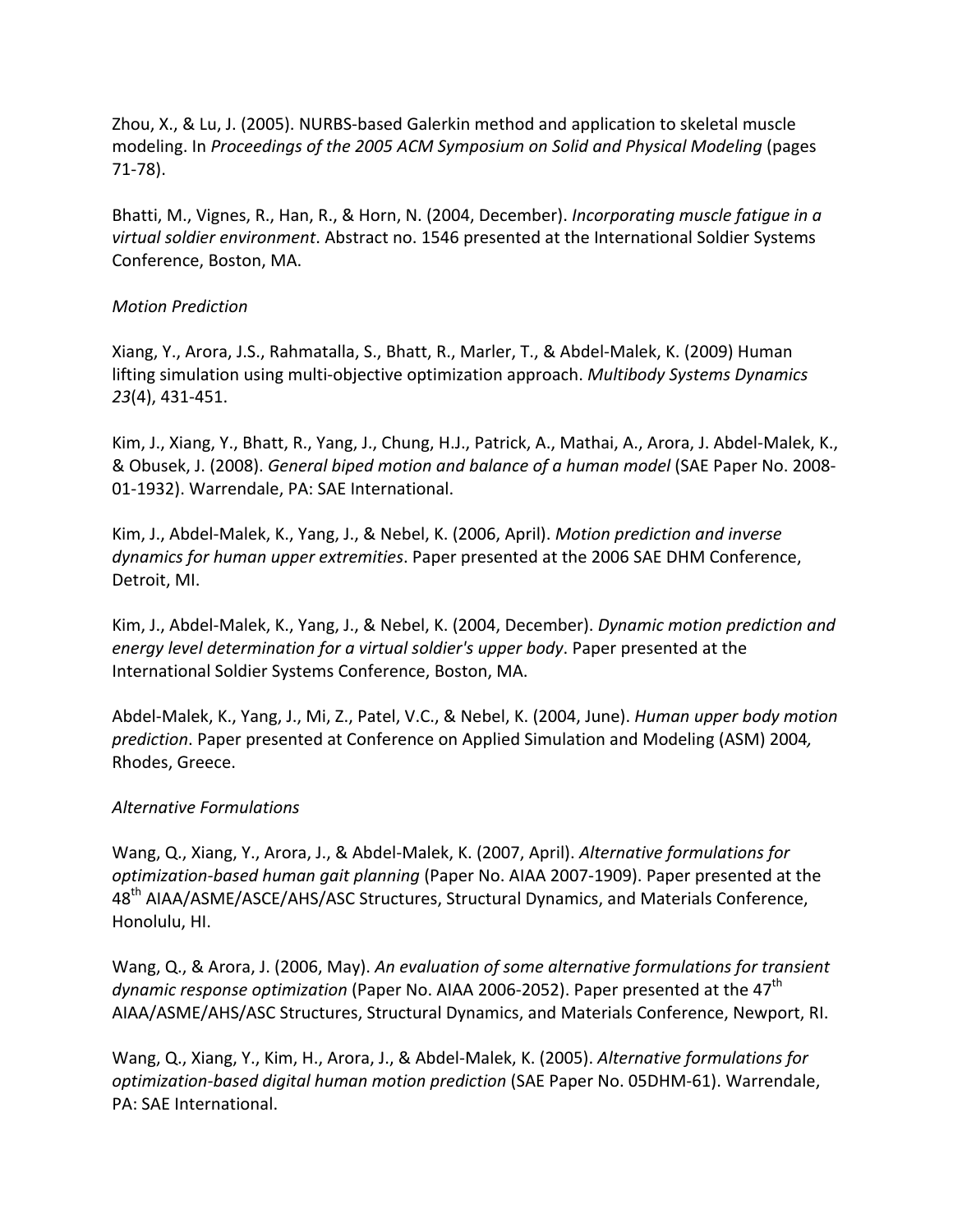## *Fundamentals*

Xiang, Y., Arora, J., & Abdel-Malek, K. (2009). Optimization-based motion prediction of mechanical systems: sensitivity analysis. *Struct Multidisc Optim 37*(6), 595-608.

Kim, J., Yang, J., & Abdel-Malek, K. (2007, September). *Load-effective dynamic motion planning for redundant manipulators* (Paper No. DETC2007-35393). Paper presented at the ASME 2007 International Design Engineering Technical Conferences & Computers and Information in Engineering Conference, Las Vegas, NV.

## *Joint Constraint Loads*

Kim, J., Yang, J., & Abdel-Malek, K. (2008). A novel formulation for determining joint constraint loads during optimal dynamic motion of redundant manipulators in DH representation. *Multibody Syst Dyn 19*, 427-451.

## *Gait/Walking*

Xiang, Y., Arora, J.S., & Abdel-Malek, K. (2010). Physics-based modeling and simulation of human walking: a review of optimization-based and other approaches. *Structural and Multidisciplinary Optimization 42*(1), 1-23.

Xiang, Y., Arora, J., Rahmatalla, S., & Abdel-Malek, K. (2009). Optimization-based dynamic human walking prediction: one step formulation. *International Journal for Numerical Methods in Engineering 79*(6), 667-695.

Kim, H., Wang, Q., Rahmatalla, S., Swan, C., Arora, J., Abdel-Malek, K., & Assouline, J. (2008). Dynamic motion planning of 3D human locomotion using gradient-based optimization. *Journal of Biomechanical Engineering 130*(3):031002.

Rahmatalla, S., Xiang, Y., Smith, R., Li, J., Meusch, J., Bhatt, R., Swan, C., Arora, J., & Abdel-Malek, K. (2008). A validation protocol for predictive human locomotion (SAE Paper No. 08DHM-0024/2008-01-1855). Warrendale, PA: SAE International.

Xiang, Y., Chung, H.J., Mathai, A., Rahmatalla, S., Kim, J., Marler, T., Beck, S., Yang, J., Arora, J.S., Abdel-Malek, K., & Obusek, J. (2007, June). *Optimization-based dynamic human walking* prediction. Paper presented at the SAE Digital Human Modeling Conference, Seattle, WA.

Kim, H., Horn, E., Arora, J., & Abdel-Malek, K. (2005). An optimization-based methodology to *predict digital human gait motion* (SAE Paper No. 05DHM-54). Warrendale, PA: SAE International.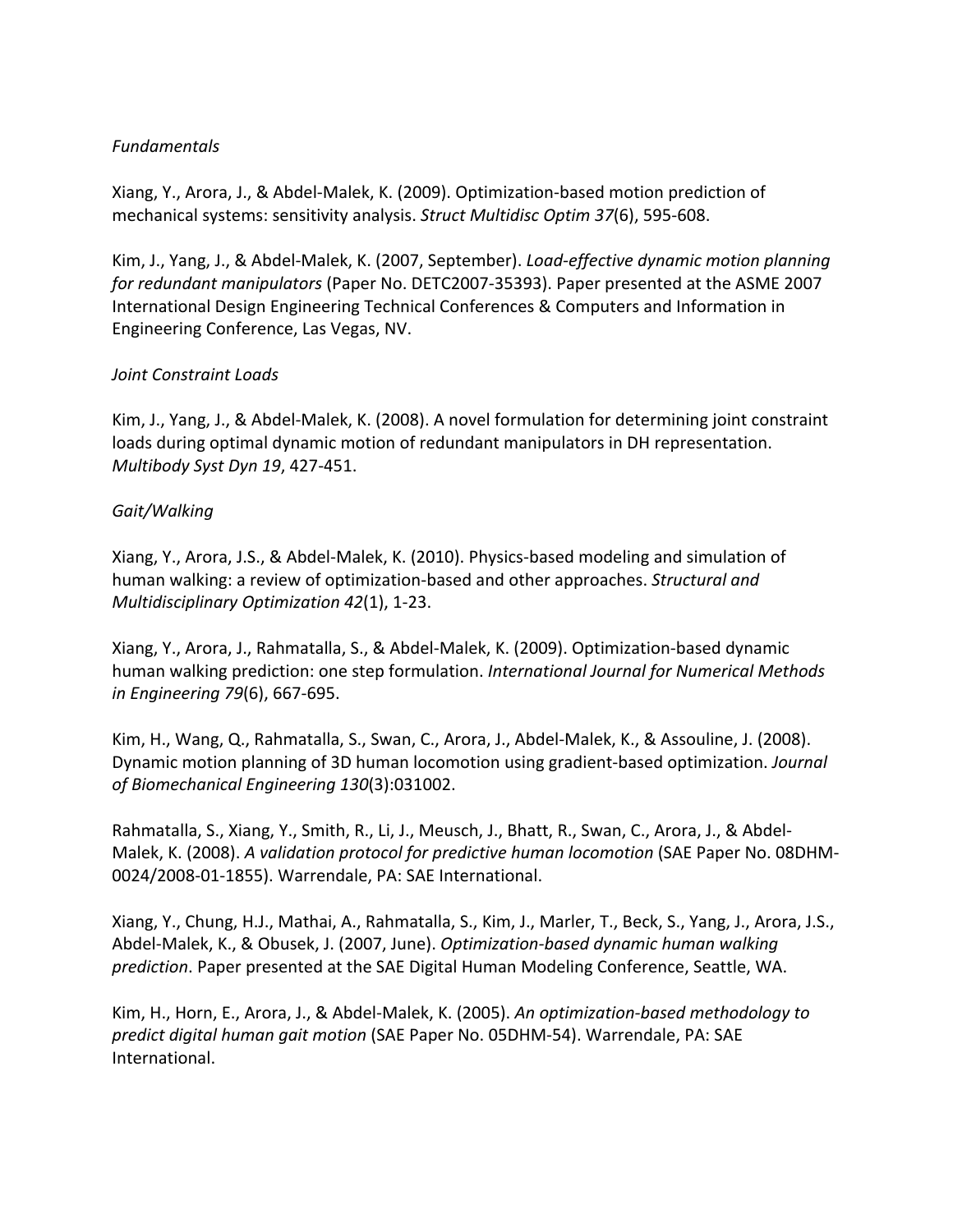## *Lifting*

Xiang, Y., Arora, J.S., Rahmatalla, S., Marler, T., Bhatt, R., & Abdel-Malek, K. (2010). Human lifting simulation using a multi-objective optimization approach. *Multibody System Dynamics 23*(4), 431-451.

Xiang, Y., Rahmatalla, S., Bhatt, R., Kim, J., Chung, H. J., Mathai, A., Beck, S., Marler, T., Yang, J., Arora, J.S., & Abdel-Malek, K. (2008, June). *Optimization-based dynamic human lifting prediction*. Paper presented at the SAE Digital Human Modeling Conference, Pittsburgh, PA.

Kim, J., Abdel-Malek, K., Yang, J., Marler, T., & Nebel, K. (2005, November). *Lifting posture analysis in material handling using virtual humans* (Paper No. IMECE2005-81801). Paper presented at the 2005 ASME International Mechanical Engineering Congress and Exposition, Orlando, FL.

## *Pushing/Pulling*

Kim, J.H., Abdel-Malek, K., Yang, J., & Marler, R.T. (2006). Prediction and analysis of human motion dynamics performing various tasks. *International Journal of Human Factors Modelling and Simulation*, *1*(1), 69-117.

### *Stair Climbing*

Bhatt, R., Xiang, Y., Kim, J., Mathai, A., Penmatsa, R., Chung, H-J., Kwon, H-J., Patrick, A., Rahmatalla, S., Marler, T., Beck, S., Yang, J., Arora, J. S., Abdel-Malek, K., & Obusek, J.P. (2008, June). *Dynamic optimization of human stair-climbing motion*. Paper presented at the SAE Digital Human Modeling Conference, Pittsburgh, PA.

### *Running*

Chung, H-J., Xiang, Y., Mathai, A., Rahmatalla, S., Kim, J., Marler, T., Beck, S., Yang, J., Arora, J., & Abdel-Malek, K. (2007). *A robust formulation for prediction of human running* (SAE Paper No. 2007-01-2490). Warrendale, PA: SAE International.

### *Hand modeling*

Goussous, F., Marler, T., & Abdel-Malek, K. (2009). A new methodology for human grasp prediction. *IEEE Transactions on Systems, Man, and Cybernetics, Part A: Systems and Humans 39*(2), 369-380.

Pitarch, E.P., Yang, J., Abdel-Malek, K., & Marler, T. (2005, September). *Hand grasping strategy for virtual humans*. Paper presented at the 3<sup>rd</sup> IASTED International Conference on Biomechanics, Benidorm, Spain.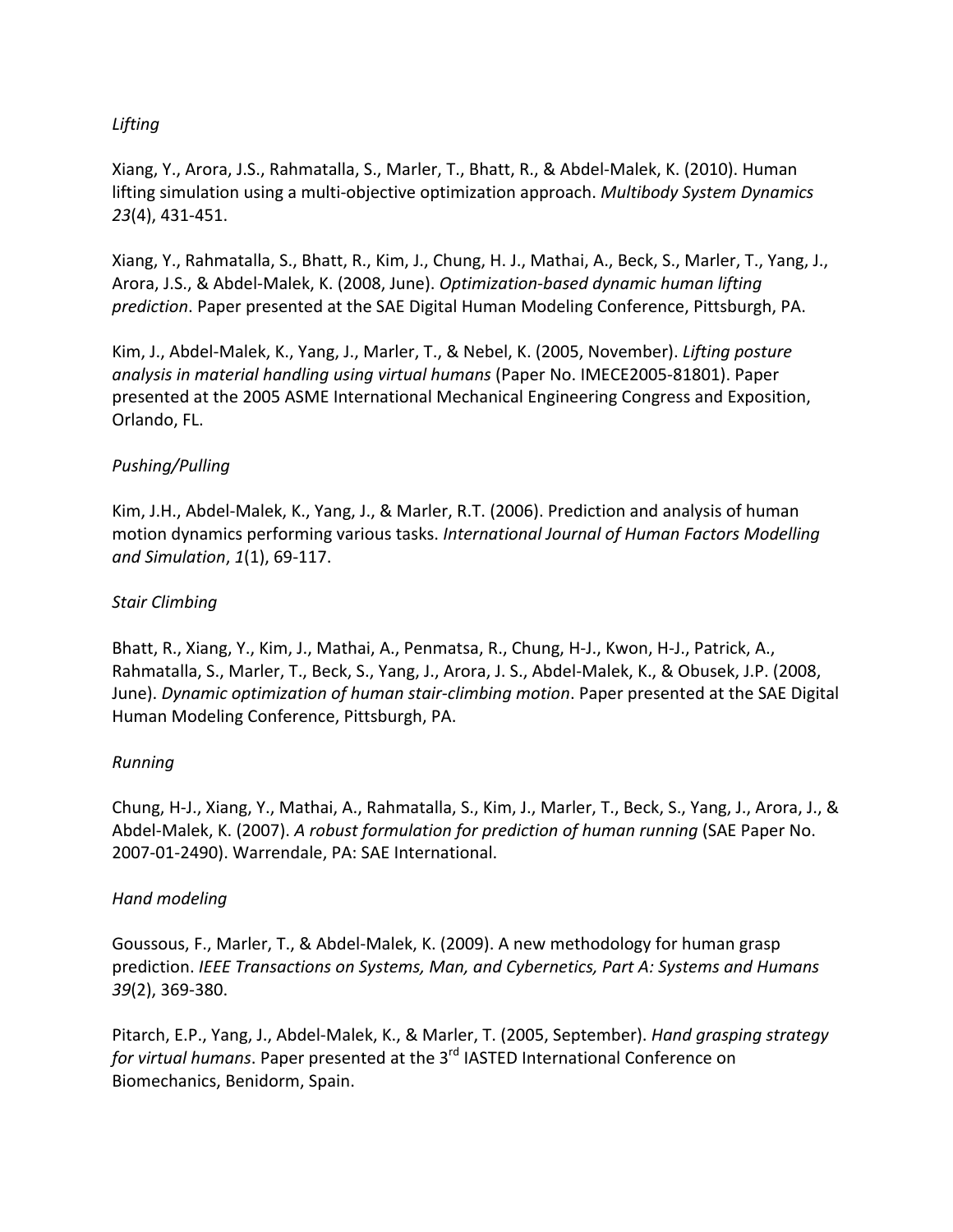Fujimoto, H., Zhu, J., & Abdel-Malek, K. (2001). Image-based visual servoing for optimal grasping. *Journal of Robotics and Mechatronics 13*(5), 279-487.

## *Clothing*

Man, X., & Swan, C. (2004). *Mathematical clothing modeling in a digital human environment*. Paper presented at 2004 IMECE International Mechanical Engineering Congress and R&D Exposition, Anaheim, CA.

# *Optimization*

Marler, R.T., & Arora, J.S. (2010). The weighted sum method for multi-objective optimization: some insights. *Structural and Multidisciplinary Optimization* 41(6), 853-862.

Abdel-Malek, K., Mi, Z., Yang, J., & Nebel, K. (2006). Optimization-based trajectory planning of human upper body. *Robotica 24*(6), 683-696.

Kim, J., Yang, J., Abdel-Malek, K., & Nebel, K. (2005). Task-based vehicle interior layout design using optimization method to enhance safety. In D. Trevisani and A. Sisti (Eds.) *Enabling Technologies for Simulation Science IX* (pp. 54-65). Bellingham, WA: SPIE.

Abdel-Malek, K., Mi, Z., Yang, J., & Nebel, K. (2005). Optimization-based layout design. *Journal of Applied Bionics and Biomechanics 2*(3/4), 187-196.

Kim, J., Abdel-Malek, K., Yang, J., & Nebel, K. (2005). Optimization-based dynamic motion simulation and energy consumption prediction for a digital human. *Journal of Passenger Car-Electronic and Electronical Systems 114*(7), 797-806.

Marler, R.T., & Arora, J.S. (2004). Survey of multi-objective optimization methods for engineering. *Struct Multidisc Optim 26*, 369-395.

Marler, T., & Arora, J. (2004, August). *Study of multi-objective optimization using simplified crash models*. Paper presented at the 10th AIAA/ISSMO Multidisciplinary Analysis and Optimization Conference, Albany, NY.

Kim, J., Abdel-Malek, K., Mi, Z., & Nebel, K. (2004, June). *Layout design using an optimizationbased human energy consumption formulation*. Paper presented at SAE Digital Human Modeling for Design and Engineering, Rochester, MI.

Wang, Q., & Arora, J. (2004, April). Alternate formulations for structural optimization. Paper presented at the 45th AIAA/ASME/AHS/ASC Structures, Structural Dynamics and Materials Conference, Palm Springs, CA.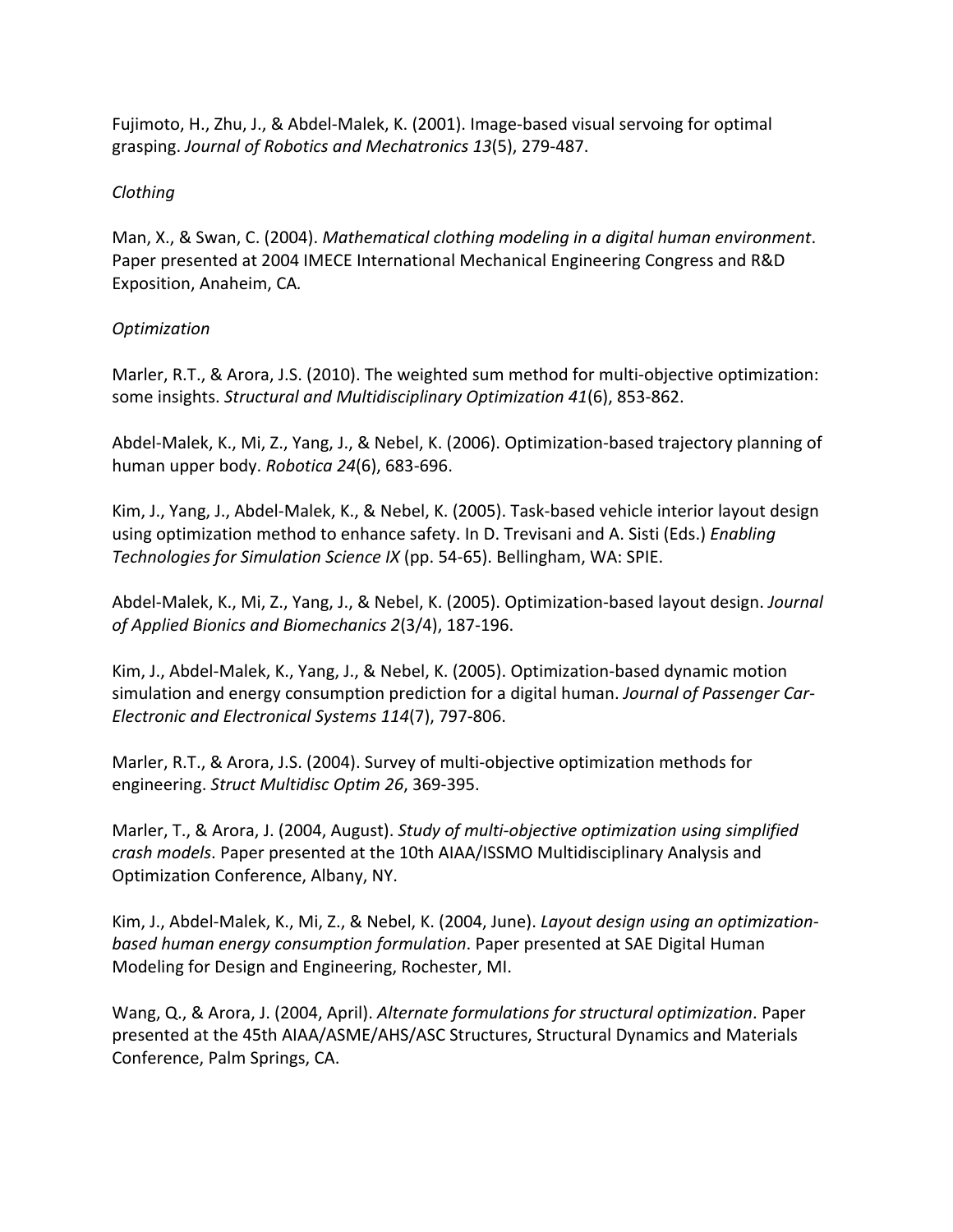## *Validation*

Rahmatalla, S., Xiang, Y., Smith, R., Meusch, J., Li, J., Marler, T., & Smith, B. (2009, June). *Validation of lower-body posture prediction for the virtual human model Santos*<sup>TM</sup>. Paper presented at the SAE Digital Human Modeling Conference, Goteborg, Sweden.

### *Other*

Mathai, A., Marler, T., Farrell, K., Meusch, J., Taylor, A., Beck, S., Abdel-Malek, K., Corner, B., & MacKiewicz, J. (2010, September). A new armor simulation and evaluation toolkit. Paper presented at the Personal Armor Systems Symposium, Quebec City, Canada.

Rahmatalla, S., Smith, R., Meusch, J., Xia, T., Marler, T., & Contratto, M. (2010). Quasi-static discomfort measures in whole-body vibration. *Industrial Health 48*(5), 645-653.

Yang, J., Abdel-Malek, K., & Nebel, K. (2005). On the determination of driver reach and barriers. *International Journal of Vehicle Design 37*(4), 253-273.

Sinokrot, T., Yang, J., Fetter, B., & Abdel-Malek, K. (2005). Workspace analysis and visualization for Santos's upper extremity. *Journal of Passenger Car-Mechanical Systems* 114(6), 2970-2982.

Yang, J., Abdel-Malek, K., Farrell, K., & Nebel, K. (2004, November). *The IOWA interactive* digital-human virtual environment. Paper presented at the 3rd Symposium on Virtual Manufacturing and Application, Anaheim, CA.

Abdel-Malek, K., Yang, J., Yu, W., & Duncan, J. (2004, September). *Human performance measures: mathematics.* Paper presented at the ASME Design Engineering Technical Conferences (DAC 2004), Salt Lake City, UT.

Rahmatalla, S., & Swan, C. (2004, August). *Sparse monolithic complaint mechanisms using continuum structural topology optimization*. Paper presented at the 10th AIAA/ISSMO Multidisciplinary Analysis and Optimization Conference, Albany, NY.

Rahmatalla, S., & Swan, C. (2004, August). *Topological design and control of path-following complaint mechanisms*. Paper presented at the 10th AIAA/ISSMO Multidisciplinary Analysis and Optimization Conference, Albany, NY.

Abdel-Malek, K., Yang, J., Brand, R., & Tanbour, E. (2004). Towards understanding the workspace of human limbs. *Ergonomics 47*(13), 1386-1406.

Abdel-Malek, K., & Yu, W. (2004). A mathematical method for ergonomic based design. *International Journal of Industrial Ergonomics 34*(5), 375-394.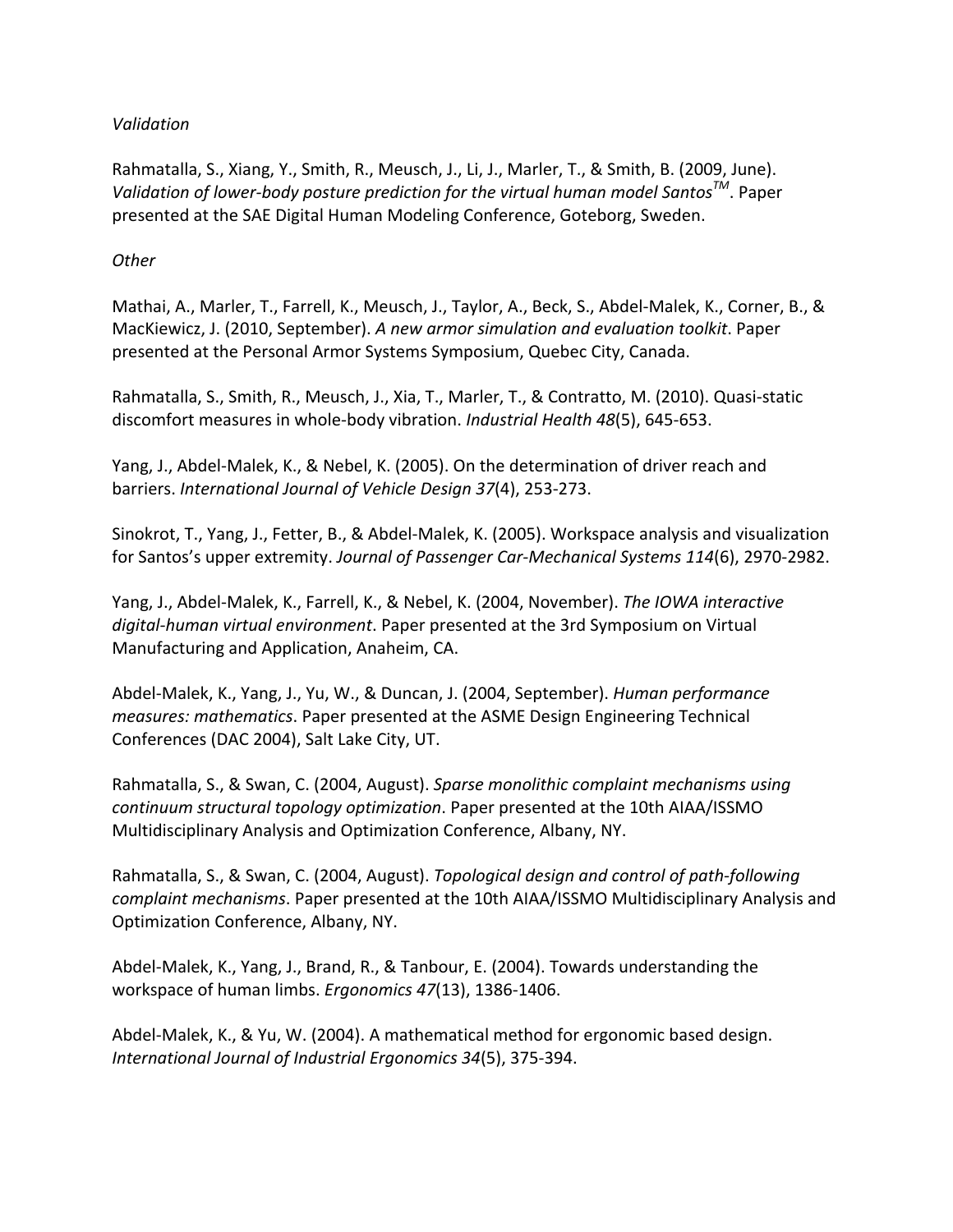Yang, J., Abdel-Malek, K., & Nebel, K. (2004). Restrained and unrestrained driver reach barriers. *SAE Transactions: Journal of Aerospace 113*(1), 288-296.

Zhou, X., & Lu, J. (2004). *Deformable solid modeling using NURBS-based finite element method.* Paper presented at the Iowa Academy of Science, Marshalltown, IA.

Mi, Z., Yang, J., Abdel-Malek, K., & Jay, L. (2002, September). Planning for kinematically smooth manipulator trajectories. In *Proceedings of the 2002 ASME Design Engineering Technical Conferences and Computer and Information in Engineering Conference* (pp. 1065-1073). New York: American Society of Mechanical Engineers.

Mi, Z., Yang, J., Abdel-Malek, K., Mun, J.H., & Nebel, K. (2002, September). Real-time inverse kinematics for humans. In *Proceedings of the 2002 ASME Design Engineering Technical Conferences and Computer and Information in Engineering Conference* (pp. 349-359). New York: American Society of Mechanical Engineers.

Abdel-Malek, K., Yang, J., Brand, R., & Tanbour, E. (2001). Towards understanding the workspace of the upper extremities. SAE Transactions-Journal of Passenger Cars: Mechanical *Systems 110*(6), 2198-2206.

Alexander, R.M. (1997). A minimum energy cost hypothesis for human arm trajectories. *Biological Cybernetics 76*, 97-105.

## **Theses**

## *Alternative Formulations*

Wang, Q. (2006). A study of alternative formulations for optimization of structural and *mechanical systems subjected to static and dynamic loads.* Unpublished doctoral dissertation, The University of Iowa, Iowa City, IA.

## *Clothing*

Man, X. (2006). A mathematical and computational multiscale clothing modeling framework. Unpublished doctoral dissertation, The University of Iowa, Iowa City, IA.

Rasmussen, M. (2008). An analytical framework for the preparation and animation of a virtual *mannequin for the purpose of mannequin-clothing interaction modeling.* Unpublished master's thesis, The University of Iowa, Iowa City, IA.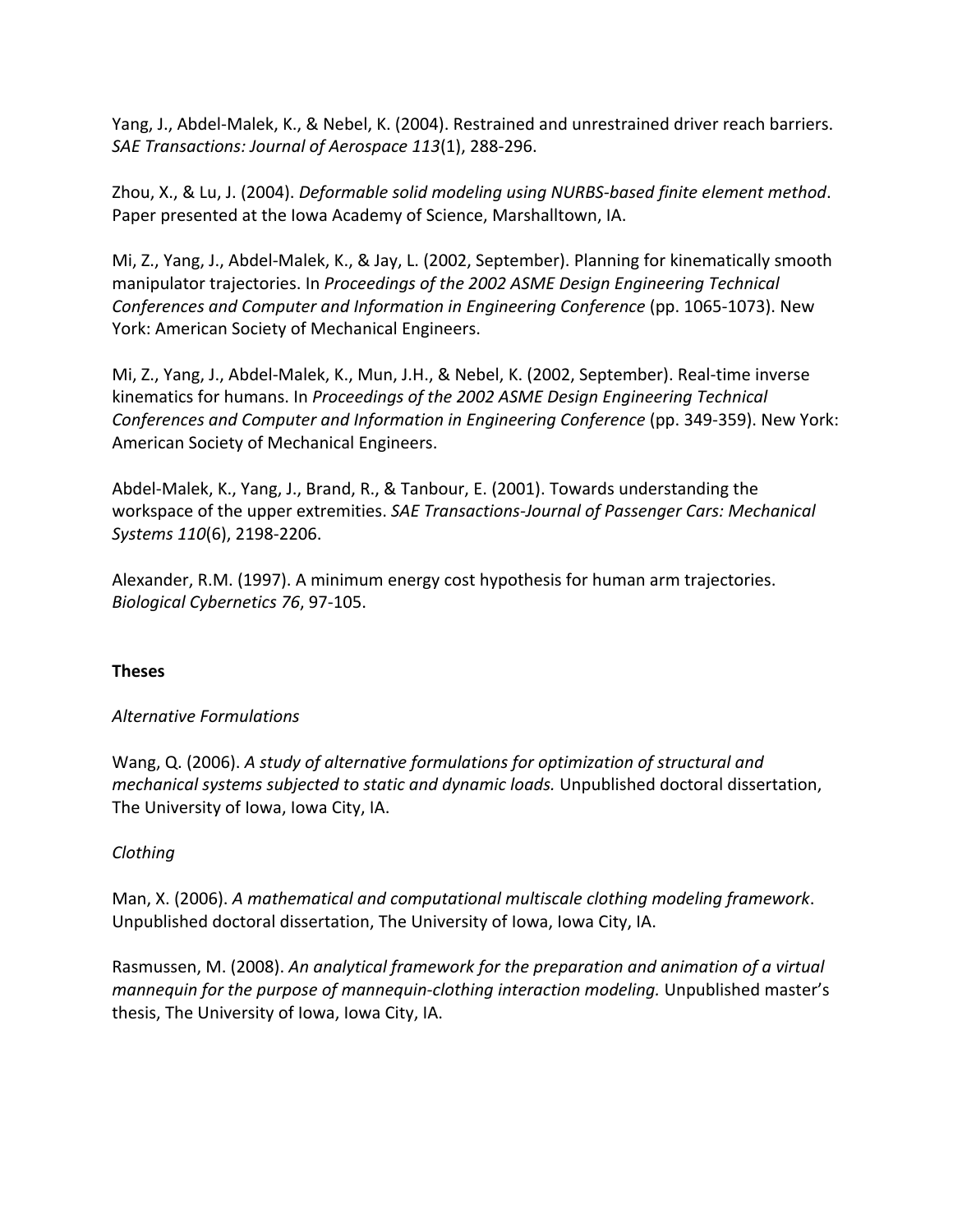## *Collision Avoidance*

Muhs, J. (2005). *A geodesics-based model for collision avoidance path prediction*. Unpublished master's thesis, The University of Iowa, Iowa City, IA.

## *Dynamic Walking*

Xiang, Y. (2008). *Optimization-based dynamic human walking prediction*. Unpublished doctoral dissertation, The University of Iowa, Iowa City, IA.

### *Grasping*

Goussous, F. (2007). *Grasp planning for digital humans*. Unpublished master's thesis, The University of Iowa, Iowa City, IA.

Pitarch, E. (2007). *Virtual human hand: grasping strategy and simulation.* Unpublished doctoral dissertation, Universitat Politècnica de Catalunya, Barcelona, Spain.

## *Hand Mechanism*

Potratz, J. (2005). *Design, actuation, and control of a complex hand mechanism.* Unpublished master's thesis, The University of Iowa, Iowa City, IA.

### *Kinematic Motion*

Mi, Z. (2004). *Task-based prediction of upper body motion.* Unpublished doctoral dissertation, The University of Iowa, Iowa City, IA.

Marler, R.T. (2005). A study of multi-objective optimization methods for engineering *applications.* Unpublished doctoral dissertation, The University of Iowa, Iowa City, IA.

### *Muscle Fatigue*

Vignes, R. (2004). *Modeling muscle fatigue in digital humans*. Unpublished master's thesis, The University of Iowa, Iowa City, IA.

### *Muscle Force and Activation*

Patrick, A. (2005). *Development of a 3D model of the human arm for real time interaction and muscle activation prediction.* Unpublished master's thesis, The University of Iowa, Iowa City, IA.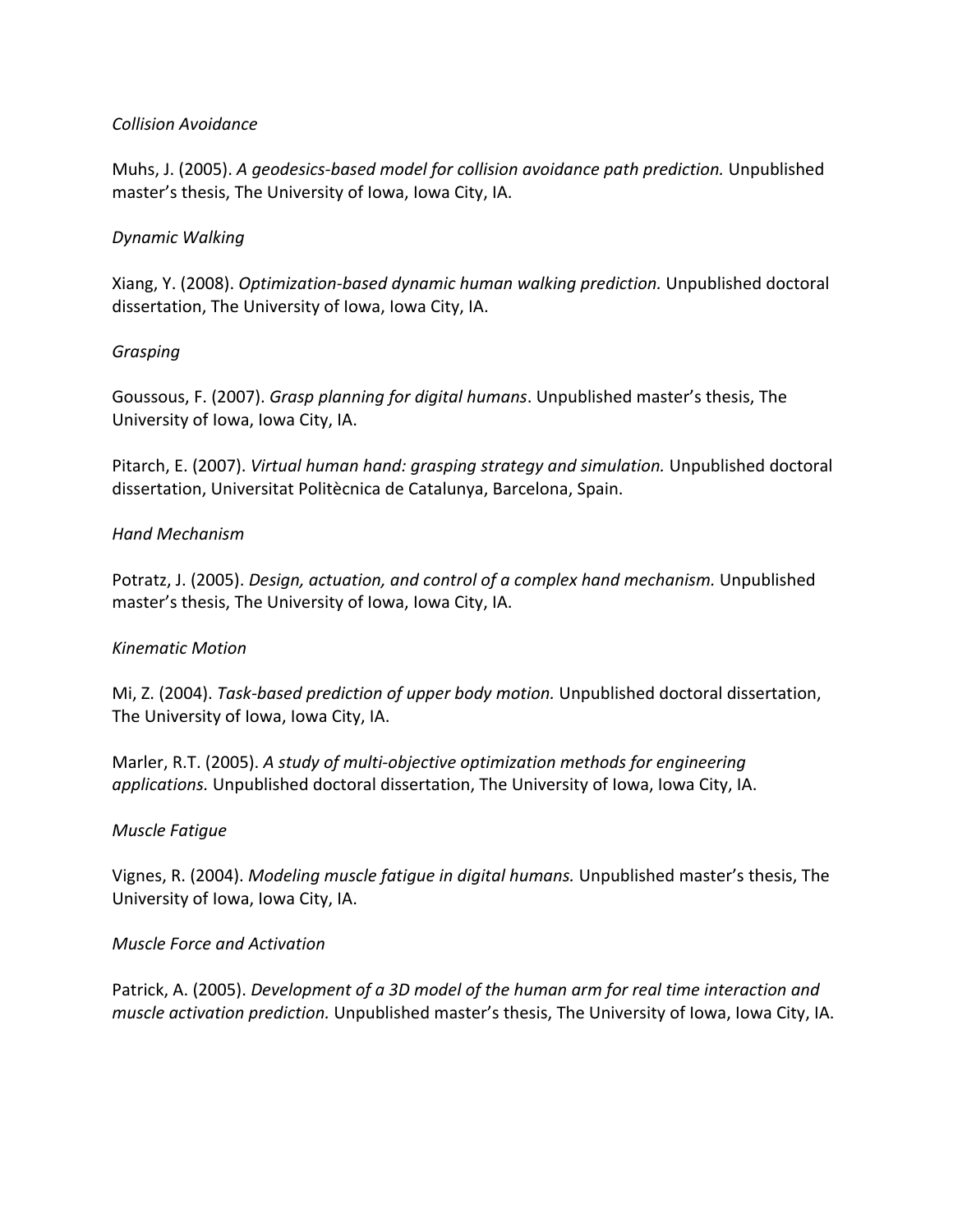## *Physiology*

Mathai, A. (2005). *Towards physiological modeling in virtual humans.* Unpublished master's thesis, The University of Iowa, Iowa City, IA.

## *Posture Prediction*

Farrell, K. (2005). *Kinematic human modeling and simulation using optimization-based posture prediction.* Unpublished master's thesis, The University of Iowa, Iowa City, IA.

## *Predictive Dynamics*

Horn, E. (2005). *Optimization-based dynamic human motion prediction*. Unpublished master's thesis, The University of Iowa, Iowa City, IA.

Kim, J. (2006). *Dynamics and motion planning of redundant manipulators using optimization,* with applications to human motion. Unpublished doctoral dissertation, The University of Iowa, lowa City, IA.

Xiang, Y. (2008). *Optimization-based dynamic human walking prediction*. Unpublished doctoral dissertation, The University of Iowa, Iowa City, IA.

### *Swept Volumes and Reachability*

Yang, J. (2003). *Swept volumes: theory and implementations*. Unpublished doctoral dissertation, The University of Iowa, Iowa City, IA.

### *Workspace*

Sinokrot, T. (2005). *Workspace visualization and analysis for virtual humans.* Unpublished master's thesis, The University of Iowa, Iowa City, IA.

### *Other*

Yu, W., (2001), *Optimal placement of serial manipulators*. Unpublished doctoral dissertation, The University of Iowa, Iowa City, IA.

### **Books**

Marler, T. (2009). A Study of Multi-Objective Optimization Methods for Engineering Applications. Saarbrucken, Germany: VDM Verlag.

Marler, T., & Arora, J.S. (2009). *Multi-Objective Optimization: Concepts and Methods for Engineering*. Saarbrucken, Germany: VDM Verlag.